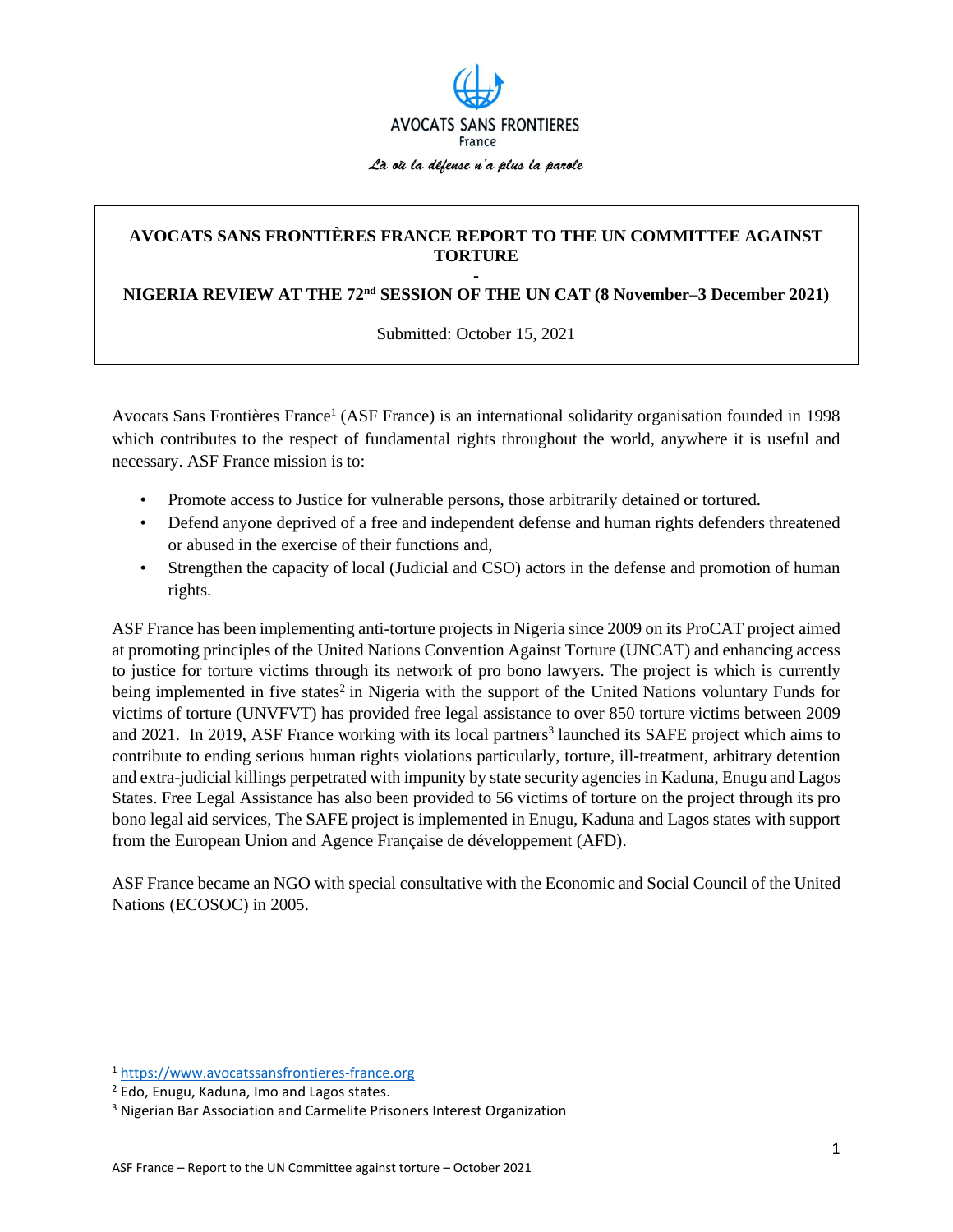

### • **Introduction**

Torture is regularly used by security agencies in Nigeria despite its ratification of the UN Convention against torture (UN CAT) and the optional protocol (OPCAT). Human rights reports on Nigeria have consistently indicated that use of torture is prevalent and almost institutionalized<sup>4</sup>. The Nigerian government is yet to show any meaningful political will to hold perpetrators of torture to account. There are no known security personnel standing trial for torture committed despite the passage of the anti-torture Act in 2017 criminalizing torture. In October 2020, Nigeria experienced riots across its major cities with citizens demanding for an end to torture, extortion and police brutality using the #EndSARS hashtag.

Although Nigeria ratified the UN CAT in 2001, it is yet to submit a report to the CAT as required under the Convention. Avocats Sans Frontières France would be providing below a report about Human Rights in Nigeria as regards the issue of torture. This report is drawn from the experience of ASF France while implementing projects against torture in Nigeria since 2009 on its ProCAT project and later the SAFE project.

• **Legal framework against torture in Nigeria**

## **International:**

**Article 2(1) of the UN CAT <sup>5</sup> provides that:** *'Each State Party shall take effective legislative, administrative, judicial or other measures to prevent acts of torture in any territory under its jurisdiction***'**

**The International Covenant on Civil and Political Rights (ICCPR<sup>6</sup> ) expressly prohibits torture and other cruel, inhuman or de-grading treatment or punishment. Article 7 of the ICCPR provides that:** *'No one shall be subjected to torture or to cruel, inhuman or degrading treatment or punishment'*

**Article 5 of the Universal Declaration of Human Rights (UDHR)<sup>7</sup> provides that** *"No one shall be subjected to torture or to cruel, inhuman or degrading treatment or punishment".*

## **Regional:**

Nigeria is a signatory to the **African Charter on Human and Peoples Rights (ACHPR)<sup>8</sup> which is a foremost human rights instrument for the African continent.** The ACHPR in Article 5 provides that: '*Every individual shall have the right to the respect of the dignity inherent in a human being and to the*

<sup>4</sup> <https://www.state.gov/reports/2020-country-reports-on-human-rights-practices/nigeria/> . <https://www.amnesty.org/en/documents/afr44/9505/2020/en/>

<sup>5</sup> <https://www.ohchr.org/en/professionalinterest/pages/cat.aspx>

<sup>6</sup> <https://www.ohchr.org/en/professionalinterest/pages/ccpr.aspx>

<sup>7</sup> <https://www.un.org/en/about-us/universal-declaration-of-human-rights>

<sup>8</sup> <https://au.int/en/treaties/african-charter-human-and-peoples-rights>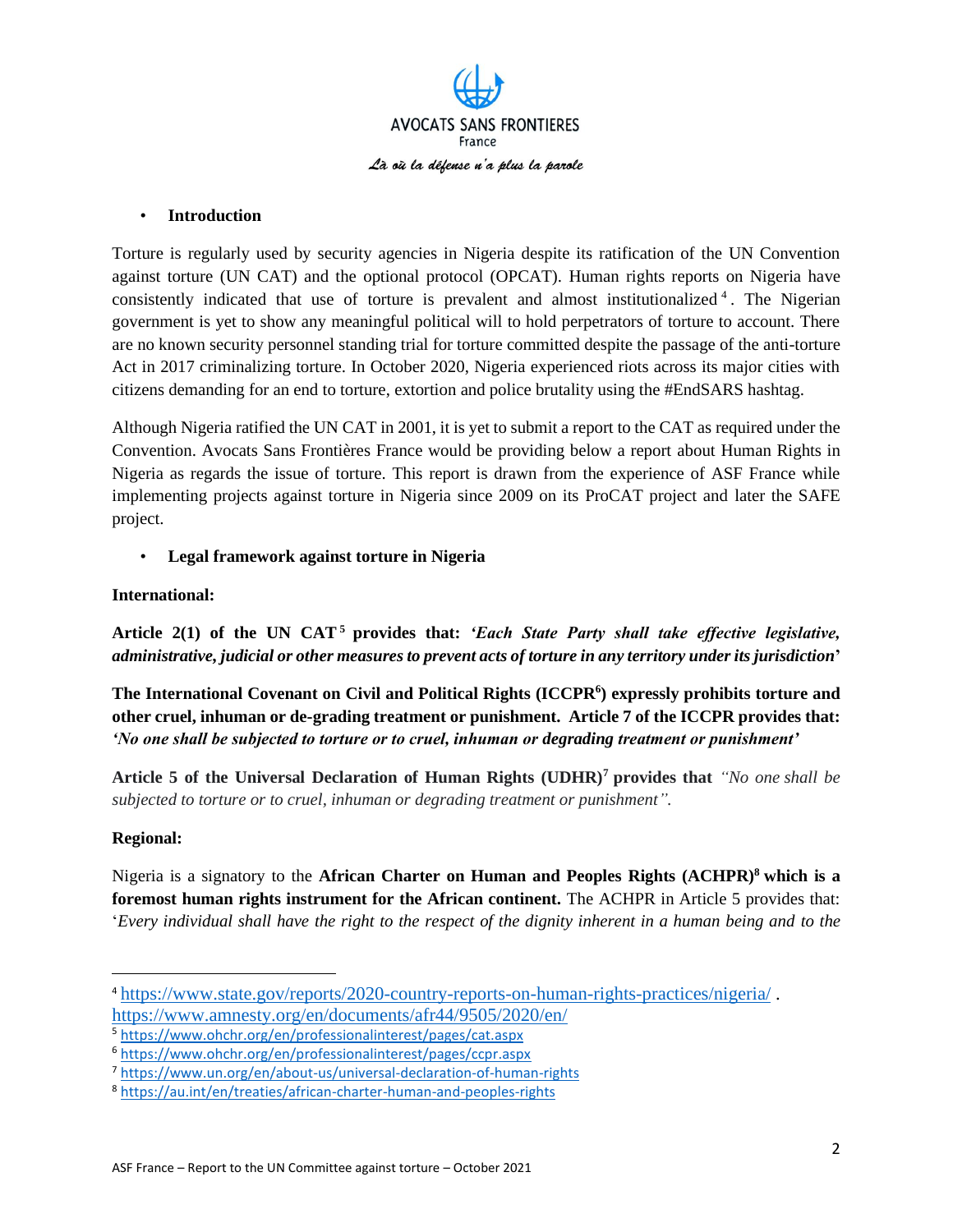

*recognition of his legal status. All forms of exploitation and degradation of man particularly slavery, slave trade, torture, cruel, inhuman or degrading punishment and treatment shall be prohibited'*

The Nigerian government has not only ratified this charter but has also domesticated it by virtue of 12 of the Nigerian Constitution thereby making it part of the Nigerian laws.

## **National:**

## **S.34 of the Nigerian Constitution prohibits torture and promotes human dignity.**

*"Every individual is entitled to respect for the dignity of his person, and accordingly (a) No person shall be subject to torture or to inhuman or degrading treatment."*

This provision of the constitution expressly outlaws torture or any inhuman or degrading treatment in Nigeria. The Nigerian constitution is the supreme law of the country and has binding force on all authorities and persons throughout Nigeria

## **Section 1 of the Anti- torture Act 2017 states that:**

## *The Government SHALL*

*(a) ensure that the right of all persons, including suspects, detainees and prisoners are respected at all times, and that no person placed under investigation or held in custody of any person in authority shall be subjected to physical harm, force, violence, threat or intimidation or any act that impairs his free will; and*

The Act made torture an offence punishable with up to 25 years imprisonment for perpetrators.

• **Efforts at torture prevention in Nigeria.**

The Nigerian constitution prohibits torture but makes no concrete provision for its prevention through a well-structured institutional strategy. Following the ratification of its ratification of the Optional protocol to the UN Convention against torture in 2009, Nigeria set up a National committee on Torture. This body which is domiciled at the Federal Ministry of Justice in Nigeria's capital is Nigeria's attempt at setting up a National Prevention Mechanism for torture as required under the OPCAT<sup>9</sup>. The Nigerian Committee on torture hardly met the criteria of independence given its important oversight functions over Nigerian security institutions. Amongst its duties, the Committee is expected to visit detention centers to investigate alleged cases of torture and receive complaints on torture.

The Committee which was later renamed to be known as **National Committee Against torture (NCAT)** has been unable to discharge its duties majorly due to lack of funding. This challenge flows directly from

<sup>9</sup> <https://www.bristol.ac.uk/law/research/centres/hric/projects/the-implementation-of-the-opcat-in-nigeria/>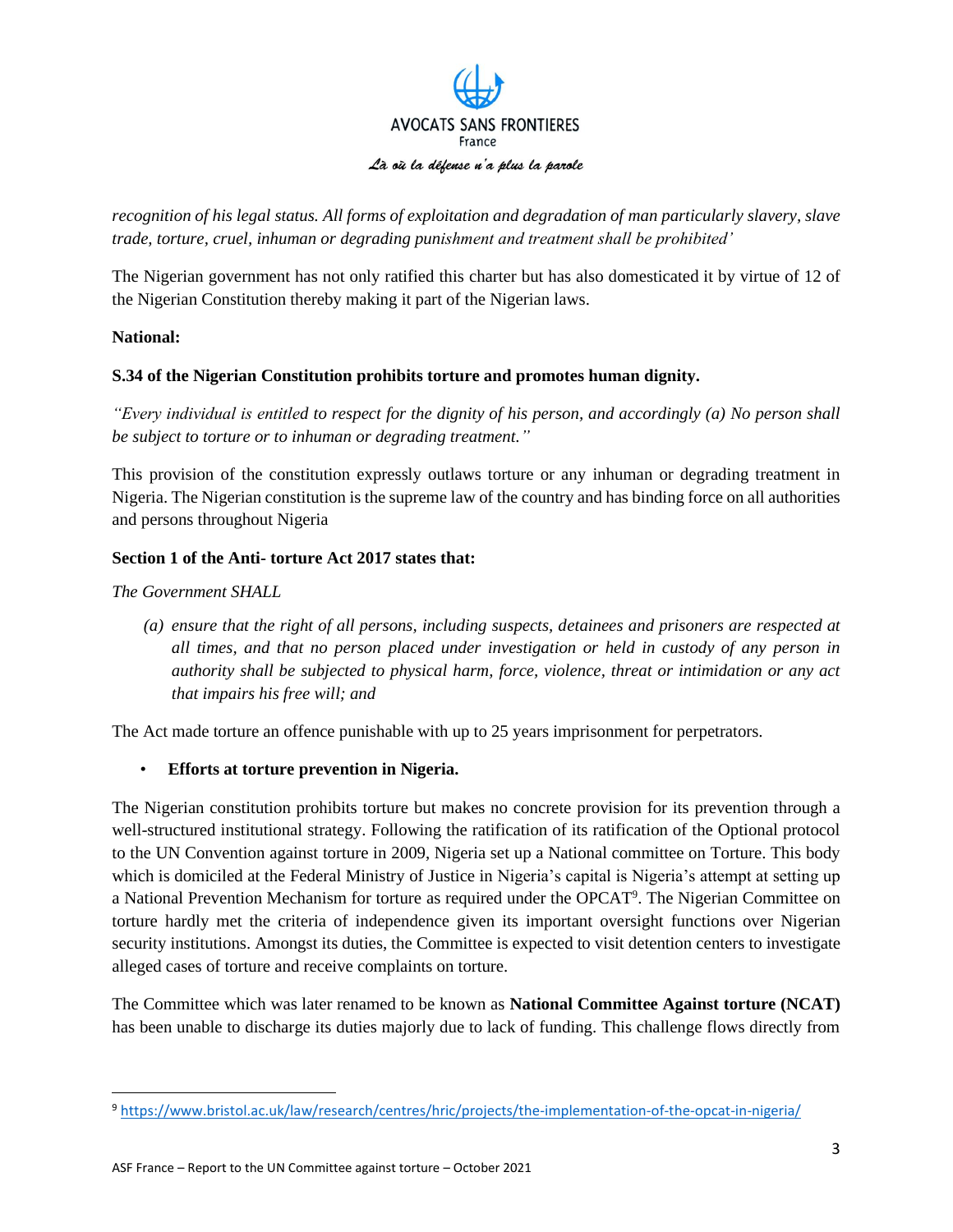

the lack of independence of the Committee which is situated in the Federal Ministry of Justice. This leaves its funding to the discretion of the Justice Ministry and the substantive Attorney General of the Federation.

The Administration of Criminal Justice Act (ACJA) and the Administration of Criminal Justice Laws (ACJL) of various states also provide for periodic visits by the Judiciary (Chief Magistrates).

These laws provide that statement of a suspect should be taken in the presence of his lawyer or a relative and should be recorded with a video camera as a measure to prevent torture. This however is not respected in practice as the Nigerian Police and other detaining agencies continue to interrogate suspects alone, under duress while.

The National Human Rights Commission (NHRC)<sup>10</sup> in Nigeria as part of its mandate ought to carry out regular audit of detention centers with a view to checking human rights violations in detention centers in Nigeria. The last published report by the Commission on its website is the report of the 2019 visit to Police divisions in the FCT, Abuja.<sup>11</sup> Lack of access to detention centers especially Police has hampered the implementation of the Force Order 20 which put in place a Police Duty Solicitor Scheme.

## • **Access to Justice for torture victims in Nigeria**

**Constitution:** The Nigerian constitution provides that anyone whose human rights has been breached can follow a judicial procedure to obtain a remedy for such violation. The Constitution assigned jurisdiction for such legal remedy to the High Court whether at the federal level or at the state level. Consequent upon this, the Chief Justice of Nigeria provided a procedural law for the enforcement of fundamental human rights in Nigeria. This procedural law is called the Fundamental Human Rights (FHR) Enforcement Rules 2009.<sup>12</sup>. The 2009 rules replaced a previous rule made in 1979.

**FHR Sui generis:** The FHR procedure is sui generis and was ordinarily targeted at obtaining a speedy trial for enforcement of Human Rights in Nigeria. This however is not so in practice as the experience of Avocats Sans France in using this procedure for enforcement for HR victims in Nigeria revealed that such cases can last up to 2 years or more in some cases. These delays in obtaining justice from the courts have contributed to the challenges of access to justice for victims of torture.

# **Difficulty in obtaining evidence as proof of torture in Nigeria**

Proof of torture in the court is often stringent and tilted in favor of the perpetrator where the principle of 'he who asserts must proof' is adopted regularly by the Nigerian courts. The victim is often required to obtain medical evidence as proof of torture even when he never had access to medical care in detention. The prison doctors often decline request to provide medical reports of treatment or documentation of detainee at the time of admission to the custodial center. This crucial document would ordinary be important

<sup>10</sup> <https://www.nigeriarights.gov.ng/>

<sup>11</sup> <https://www.nigeriarights.gov.ng/files/publications/POLICE-REPORT.pdf> assessed 13/10/2021

<sup>12</sup> <https://www.refworld.org/pdfid/54f97e064.pdf>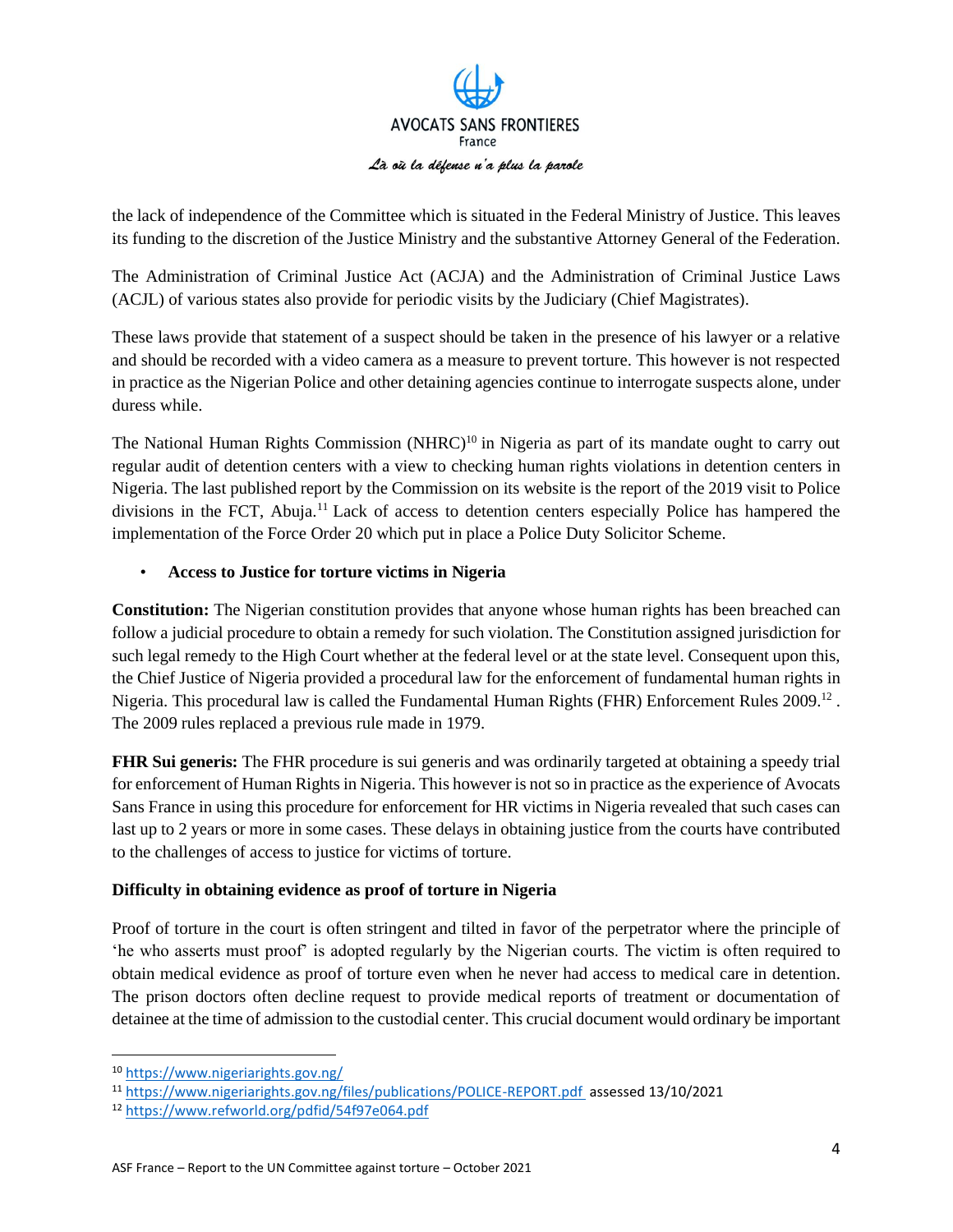

in indicating the physical and medical state of the detainee as at the time of admission into the custodial facility including any injuries or gunshot wounds. Some of these factors may it very difficult for victims to proof their case in court and obtain a remedy for torture suffered.

Notwithstanding these challenges, some human rights organizations dedicated to providing Access to Justice for victims have been able to successfully enforce the rights of victims of torture in Nigerian courts across various states such as Imo, Enugu and Kaduna states.<sup>13</sup> In some of these cases, the court declared that the actions of the Police amounted to torture, inhuman and degrading treatment and punishment. Monetary damages were awarded sometimes against the Police as compensation for the victim. For example, in the case of Oguchi Kelechi Ihejirika v COP Imo State litigated by ASF France on behalf of the victim in July 2020, a High Court in Imo State ordered for declaratory reliefs for the torture meted out on the victim. Monetary reliefs in the sum of N2, 000,000 was also granted as compensation for the unlawful, illegal and unconstitutional violations of the victim's rights as enshrined in Sections 34 & 35 of the Constitution of the Federal Republic of Nigeria 1999 (as amended). Costs in the sum of N20, 000 was also awarded in favour of the victim. 14

ASF France prosecuted a Fundamental Right Enforcement case on behalf of Mr. Abiodun Adeyeni who was severely tortured in detention of the Nigeria Police Force, he informed our legal team that he was hung on a pole and beaten until he fainted. He was also forced to sleep on dead bodies of some of the inmates already killed in custody by type police. The High Court in Lagos state delivered a Judgment on June 25, 2021 on Mr. Adeyeni's favor for torture suffered including award of #20 million compensation.

ASF France also provided legal representation to Mr. Wasiu Oyedele who was also tortured while in Nigeria Police Force detention. Mr. Wasiu informed ASF legal team that he was forcefully stripped naked by the Police and laid flat on a bench while the police officer flogged him with electrical cables.

On September 30, 2021, a High Court in Lagos state delivered Judgment in his favor including an award of #1 million compensation for the torture, inhumane degrading treatment.

**Challenges with enforcement of court processes:** Even in cases where judgment is successfully obtained by a victim of torture, enforcement of such judgement to obtain monetary damages awarded against the Police is very difficult. Many victims therefore are still left without a remedy even where the court awarded compensation to them. The difficulty in enforcing court judgments against Nigerian government institutions and the Police is particularly due to a national legislation that provides for all Judgment creditors to apply to the Attorney General for leave before enforcement of such judgement. This requirement which is contained in the Sheriff and Civil Process Act is seen as many human rights activists as a clog in the wheel of justice<sup>15</sup>.

<sup>13</sup> <https://guardian.ng/news/lawyers-without-borders-secure-judgments-against-torture/> assessed 13/10/21

<sup>14</sup> [ASF France records success in ProCAT project judgements -](https://www.nationalaccordnewspaper.com/asf-france-records-success-in-procat-project-judgements/) National Accord Newspaper

<sup>15</sup> <https://punchng.com/how-agf-cbn-shield-police-military-from-paying-damages-to-victims-of-rights-abuses/>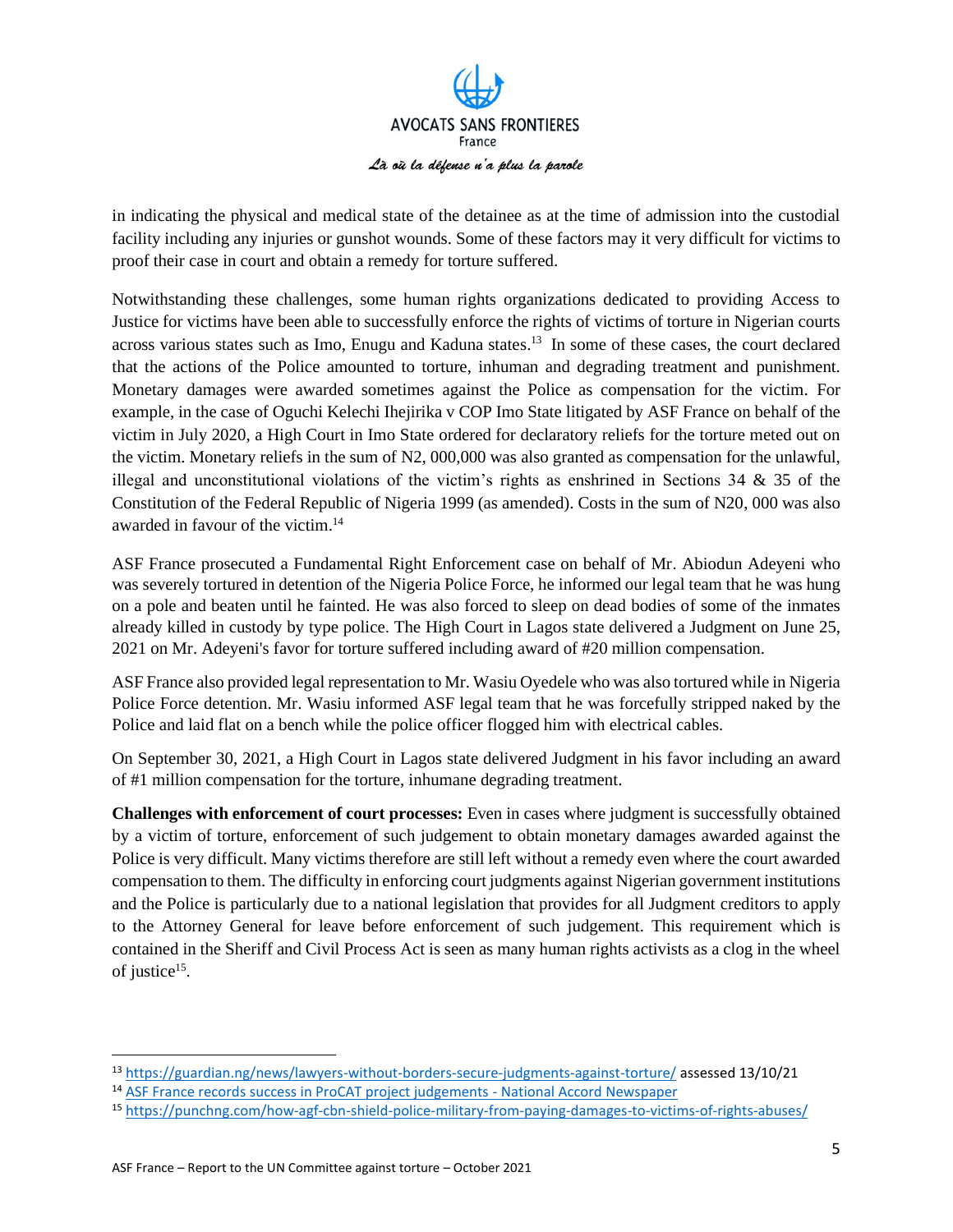

### • **EndSARS panel**

Following the #EndSARS protests that erupted across Nigeria in October 2020, various panels of investigations were set up by the Nigerian government both at the national level and at the state level. They were assigned the responsibility of receiving petitions on Human violations including torture, extortion and extra judicial killing perpetrated widely by the now defunct Special Armed Robbery Squad (also known as SARS) and other units of the Nigerian Police. Some of these panels reportedly stopped sitting due to lack of funding<sup>16</sup>. The reports of the concluded panels are yet to be made public. No Police Officer is yet to be prosecuted for torture following the petitions submitted by several victims to these panels

### • **Anti-torture Act**

The anti-torture Act was signed into law by the current Nigerian President, Muhammadu Buhari in December 2017. The Act finally criminalized torture in Nigeria and prescribes a maximum of 25years imprisonment for perpetrators. It also upholds the principle of absolute prohibition for torture. It retains a definition that is very similar to the definition of torture in Article 1 of the UN Convention Against torture.<sup>17</sup>

## • **Victim protection (fear of reprisal)**

There are no provisions for victim protection in Nigeria. The government has no mechanism in place to ensure that victims are protected from perpetrators. This remains one of the challenges for victims of torture to come forward and seek justice. The fear of reprisal is rife among victims making many too afraid to report violations to their human dignity and torture endured in the hands of security personnel in Nigeria.

## • **Rehabilitation for torture victims**

Even though the constitution prohibits torture, it makes no provision for the rehabilitation of torture victims. There are no plans or programs developed by the government for the rehabilitation of torture victims in Nigeria. Even when they successfully enforce their Rights in court, victims are left to live with the psychological sequalae emanating from the torture experience. This is true for both physical and psychological torture.

The Nigerian constitution only provides a legal remedy but makes no provision for psychosocial support for torture victims.

The Anti-torture Act of 2017 focuses of punishment for torture perpetrators but provides no specific guidance on how torture victims can access psychosocial support to deal with the trauma associated with the torture experienced.

## • **Accountability and punishment for perpetrators**

<sup>16</sup> <https://thenationonlineng.net/endsars-lagos-judicial-panel-suspends-sitting-indefinitely/>

<sup>17</sup> <https://gazettes.africa/archive/ng/2018/ng-government-gazette-dated-2018-01-09-no-3.pdf>